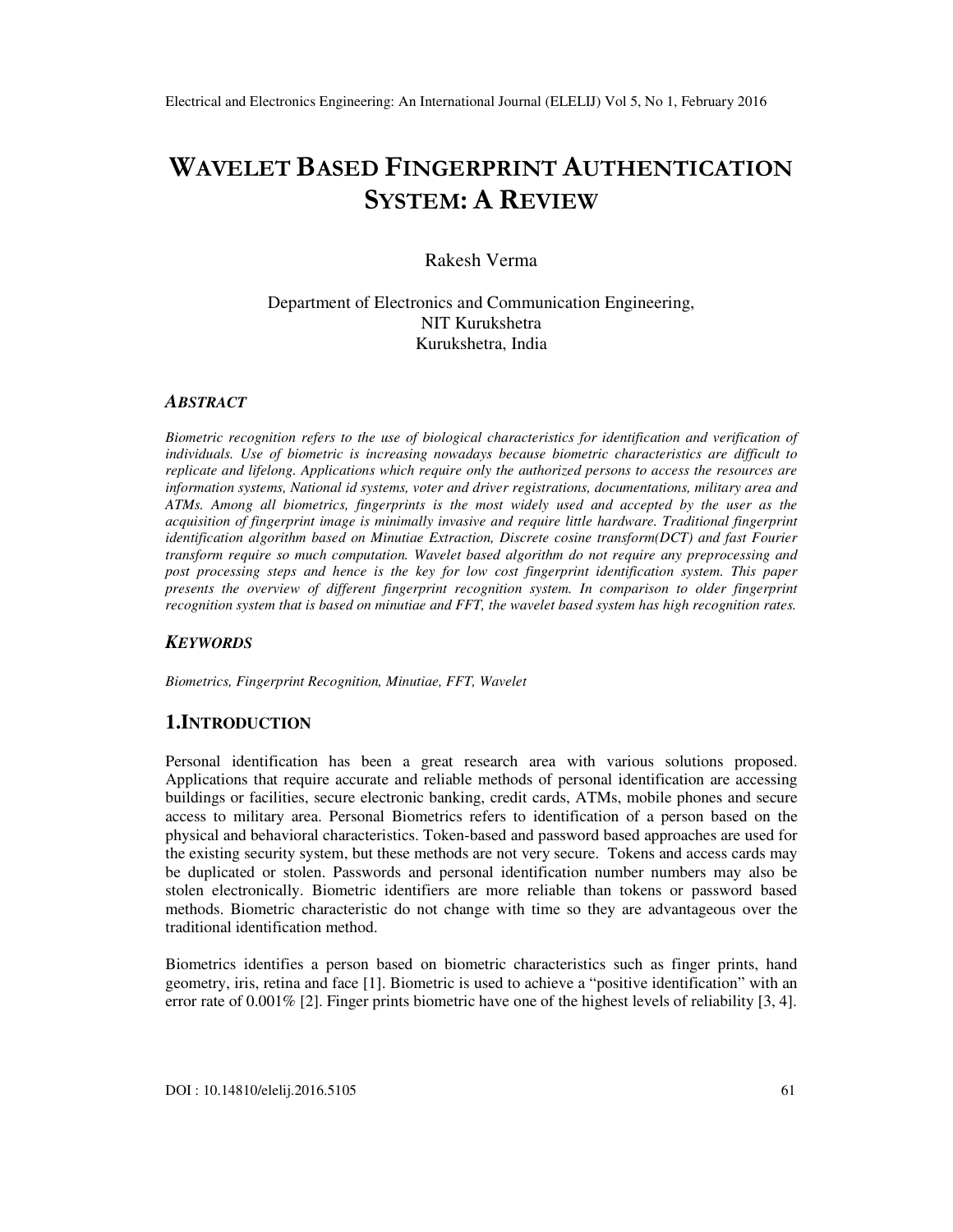Forensic expert use fingerprint biometrics technique in criminal investigations [5]. Traditional fingerprint recognition system uses minutiae based approach [6].The minutiae based fingerprint recognition system always achieves very high accuracy. The shortcomings of the minutiae based fingerprint recognition system are:

(a) These systems are not useful for noisy or low resolution images. They always require high quality of images but storing of high quality images requires large amount of storage.

(b) These systems are slow for the real time applications as these systems requires steps like preprocessing, registration and orientation flow estimations which leads to slowness of system.

(c)These systems have low recognition rates as these not deal with translated, rotated and scaled images.

The alternative to minutiae based approach is the image based approach. In this approach we extract features directly from the original image without preprocessing so they are computationally efficient. Study shows that use of wavelet transforms on fingerprint texture increase the recognition rates [7].In a fingerprint texture is a pattern of ridges and valleys. The texture analysis is used for the analysis and classification of images [8]. The approaches that can be used in texture analysis are statistical, spectral and structural [9]. In most texture analysis schemes the images are analyzed at one single scale. Using wavelets multidirectional and multi resolution property local and directive information from the texture can be obtained which is utilized to increase the recognition rates. Some image based approach require elaborate algorithm to make them robust to low image quality. MR (Multi Resolution) techniques [10, 11], improves the classification accuracy of biological images. They are fast and efficient to compute and provide space-frequency localized information in sub bands.

The paper is organized as follows: In Section-II, existing work done in fingerprint recognition is studied. Section-III deals with the theory of Wavelet Transform and discrete wavelet transforms in brief. In Section-IV, different approaches for fingerprint recognition along with their limitations are presented followed by conclusion in section V.

## **2.SHORT REVIEW ON FINGERPRINT RECOGNITION TECHNIQUES**

S.S.Gornale et al., [12] presented discrete wavelet transform (DWT) image de-nosing algorithm. Image denoising was done by time invariant properties of un-decimated discrete wavelet transforms. Wavelet transform are used to omit down-sampling in the forward transform and up sampling in the inverse transform. Zin Mar Win [13] proposed a fingerprint recognition system based on Myanmar National Registration Cards (NRCs). Gabor filters were used to enhance the low quality images. Correlation-based approach was used for the fingerprint matching which increases the recognition rates. Amjad Ali et al.,[14] introduced a GLCM based fingerprint recognition algorithm. Core point was found using Poincare Index method. Diffusion Coherence technique was used to enhance the dominant fingerprint region around the core point. Seven significant statistical descriptors have been calculated using the GLCM with different pixels separation distances between pixels in four orientations. K-Nearest Neighbor (KNN) was used as similarity measure. Rakesh Verma et al.,[15] proposed a wavelet based texture pattern recognition method for fingerprint recognition. The approach used gives high recognition rates in comparison to older fingerprint recognition system based on Fast Fourier Transform (FFT) and Minutiae Extraction. Zin Mar Win et al.,[16] presented a Discrete Wavelet Transform based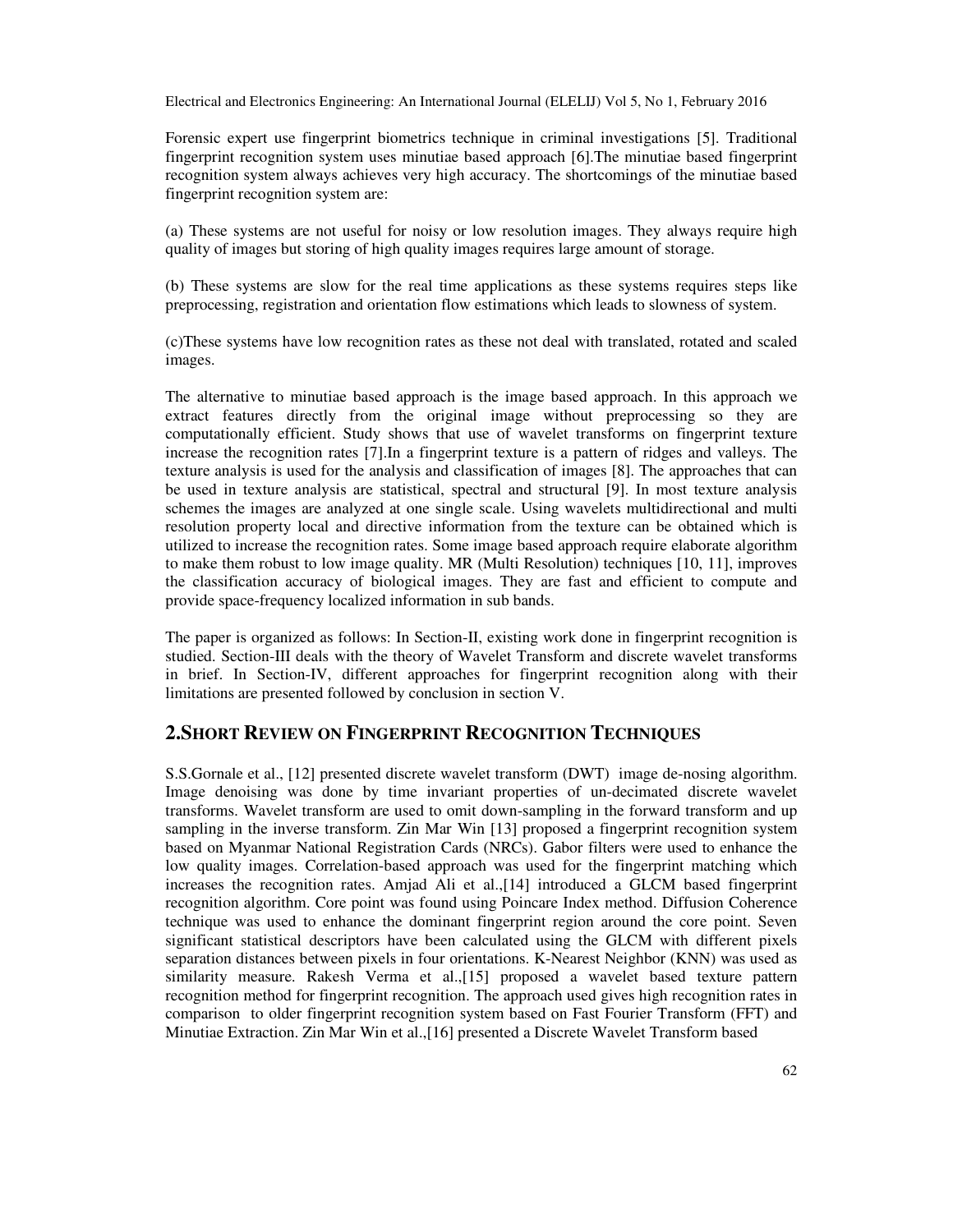approach for fingerprint recognition. Region of interest (ROI) was extracted around the core point of the finger.

Gabor filters were applied to cropped images for enhancement. Standard deviation and Energy were used as texture feature. Euclidean distance metric was used as similarity measure. Mesbah Uddin Khan et al. [17] proposed a fingerprint recognition system based on Singular Points. Singular points (cores and deltas) were used for fingerprint matching**.** Orientation estimation with the use of directional fields detected the maximum number of singular points (cores and deltas) in a fingerprint and increases the recognition rates. Yasir Ali Shah et al., [18] presented a Discrete Cosine Transform and Discrete Wavelet Transform based fingerprint authentication system. Discrete cosine transform (DCT) were used to transform the images into frequency components. DWT was used to decompose frequency components into lower, medium and higher frequency sub bands. Feature vector was extracted from the decomposed frequency bands using Linear Discriminant Analysis (LDA). Ting Tang [19] presented an image-based fingerprint recognition method using wavelet transformation. Reference point and rotation alignment algorithms were used to find region of interest (ROI). Wavelet transform were applied on ROI to find local and global features (Mean energy, Standard deviation and entropy). Euclidian distance was used for fingerprint matching. Liang -Wei Chen et al., [20] proposed a fingerprint recognition system based on Invariant moment features. Region of interest (ROI) was extracted and segmented into several rings. Hu invariant moment features were calculated and Euclidian distance was used for fingerprint matching. Maddu Kamaraju et al., [21] introduced Digital Signal Processor (DSP) based embedded fingerprint recognition system. Fingerprint images were enhanced using Gabor filter. Minutiae features were extracted from the enhanced images which increases the recognition rates. Nushrat Humaira et al.,[22] presented Curvelet feature based Fingerprint recognition system using Fourier enhancement. Fingerprint image was aligned using 'Poincare Index value' method. Feature vector set from image was extracted using Curvelet transformation in different scale and orientation. Classifier K nearest neighbor was used to classify Curvelet co-efficient matrix for reorganization of the specific fingerprint. Vaishali Pawar and Mukesh Zaveri [23] implemented a graph clustering and matching algorithms based fingerprint recognition system. Structural features of the minutiae from the fingerprint were extracted. Attributed graph from the fingerprint was taken to relate the entire feature with each other. For matching Euclidean distance based K-NN clustering technique was applied to feature set. The proposed approach reduces the time to one third in comparison without clustering. K.Usha and M.Ezhilarasan [24] proposed a Haar-Wavelet Transform based finger knuckle print (FKP) recognition technique. Knuckle image was transformed into a subset of its feature space known as 'Eigen Knuckle' using Haar Wavelet. Eigen vectors were formed by the principle components and local space variations. Knuckle images for personal identification were matched by means of a classifier using correlation. Ali Akbar Nasiri and Mahmood Fathy [25] proposed an algorithm based on flow curve and clustering for the detection of fingerprint reference point. The key feature of the proposed approach is that it was robust to noise. Masao Yamazaki et al. [26] presented a scale invariant feature transform (SIFT) approach for fingerprint authentication for smart phones. In proposed approach two different images for the same finger were merged to replace the conventional minutiae method. The proposed approach is used with touch sensor on smart phone. Satishkumar Chavan et al. [27] presented a fingerprint authentication system based on filter bank. Gabor filter bank were used to extract the fingerprint feature. Euclidian distance was used for similarity score of feature vectors. Satish S Bhairannawar et al. [28] proposed a fingerprint recognition system based on O2D-DWT architecture and modified CORDIC-FFT.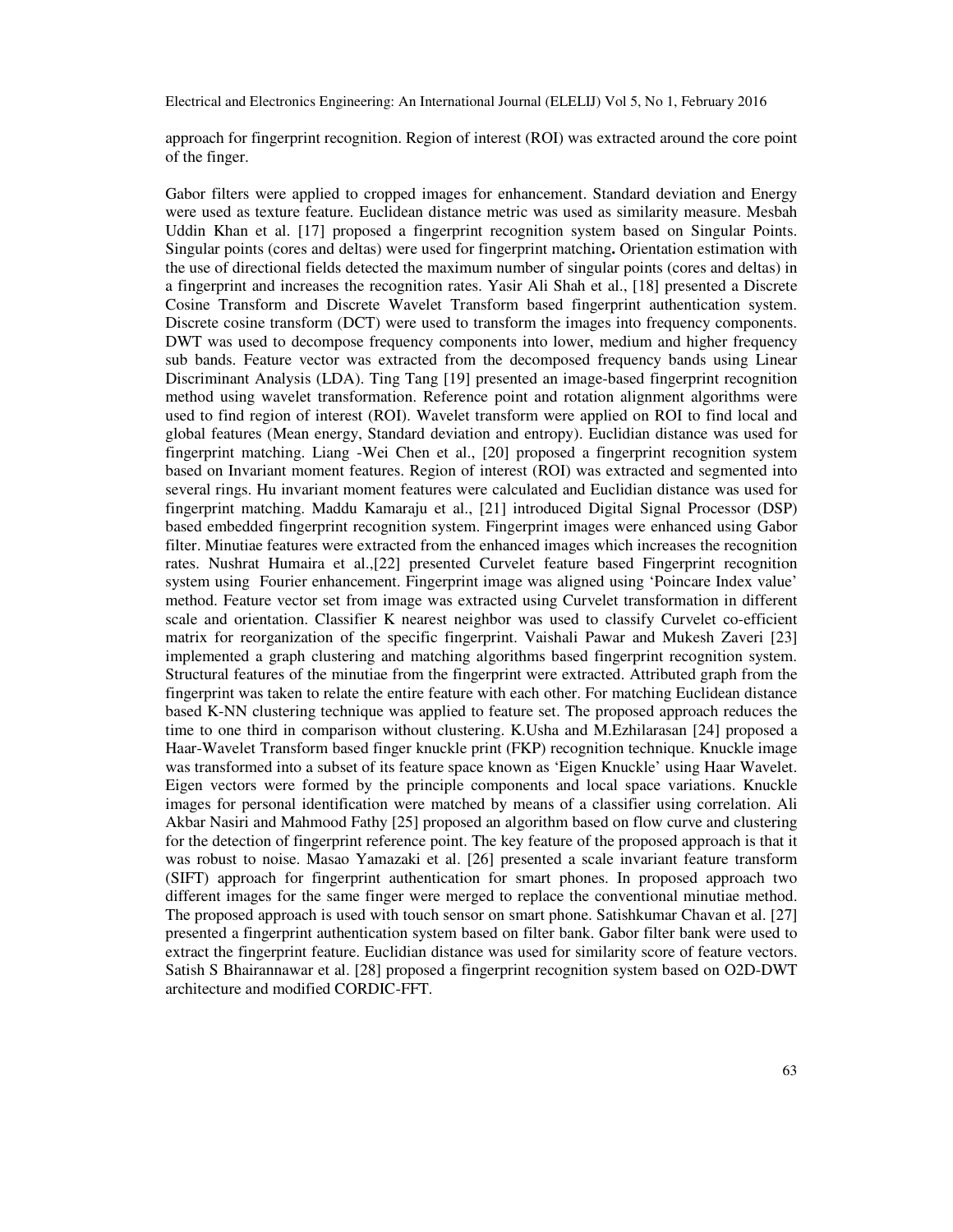O2D-DWT architecture was used to generate four sub bands. From LL sub band feature vector was generated using the optimized Fast Fourier Transform (OFFT) and CORDIC processor. Euclidean Distance was used for fingerprint matching.

# **3.WAVELET TRANSFORM AND DISCRETE WAVELET TRANSFORM (DWT)**

## **3.1.Wavelet Transform**

Wavelet transform is a powerful tool to analyze different signals. A wavelet is a waveform of effectively limited duration that has an average value of zero [29].Wavelets are used to break the data into different frequency components and these frequency components can be studied with a resolution matched to its scale. So wavelet transform provides the time and frequency information simultaneously. The advantage of wavelet transform over traditional Fourier methods is they can analyze signals with discontinuities and sharp spikes. Few commonly used wavelets families are named as Haar, Symlets, Daubechies, Coiflets, Shannon.Fig.1 shows some single wavelet families. The choice of wavelet family depends on application requirement. A user can choose wavelets with simple mathematical expressions, compactly supported wavelets, wavelets with simple associated filters and smooth wavelets etc.



Figure1. Some single wavelet families [29]

Wavelets are used for a number of applications, some examples are: Speech recognition, Texture analysis  $\&$  classification, Fingerprint verification, Classification  $\&$  clustering, Data compression, Document analysis, heart-rate and ECG analyses. A signal is divided into a bunch of signal by the Wavelet Transform. The bunched signals represent the same signal, but all corresponding to different frequency bands. The principle advantage is they provide time and frequency information simultaneously i.e at what time interval what frequency bands exist. The Wavelet transform of a function f is given by

$$
Wf(a,b) = \frac{1}{\sqrt{a}} \int_{-\infty}^{\infty} f(t)\psi(t-b/2)dt
$$
 (1)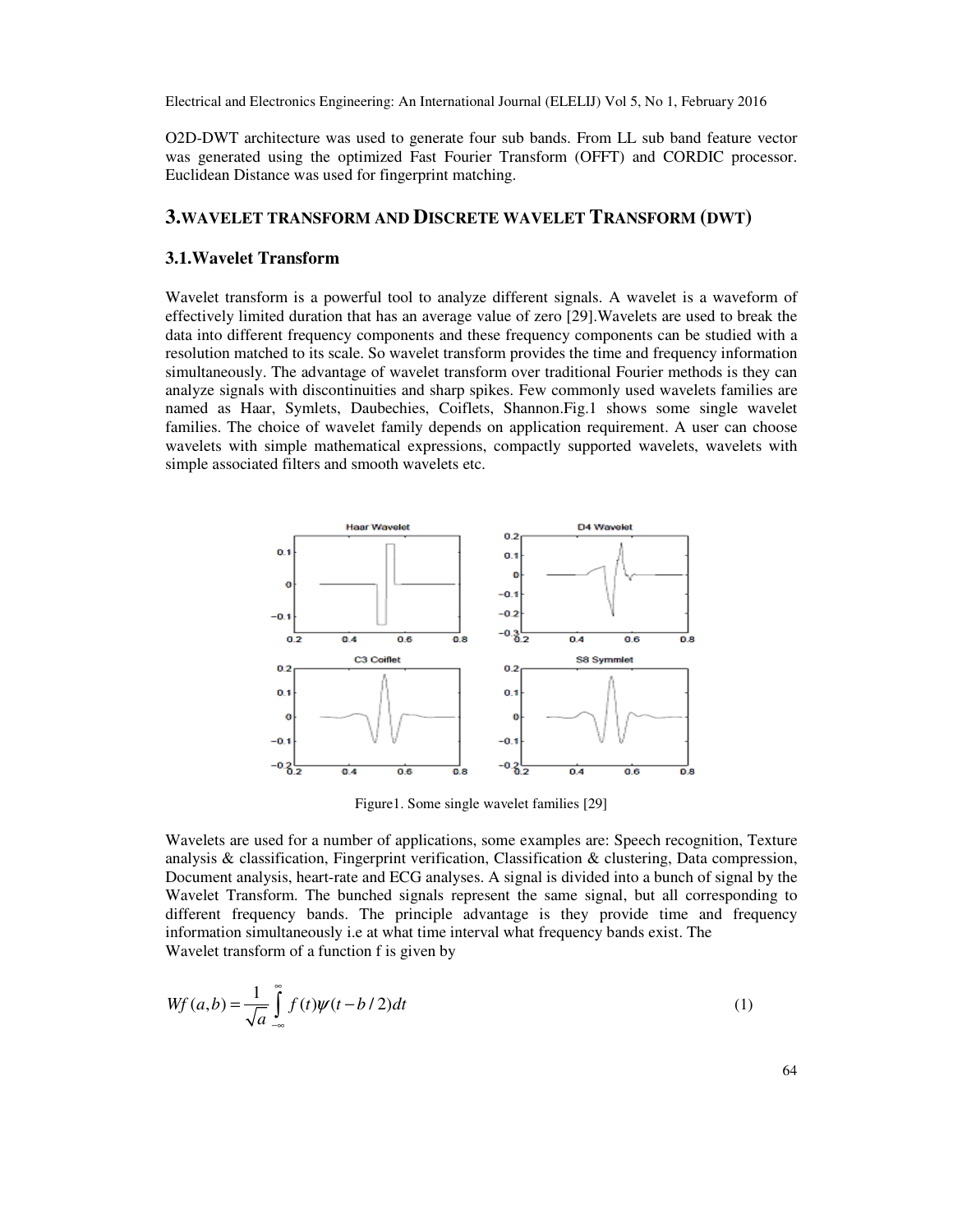Where a & b are frequency and time respectively and  $\psi(t)$  is known as mother wavelet.

## **3.2.Discrete Wavelet Transform**

Discrete Wavelet Transform (DWT) is used to provide the time frequency representation. DWT is used to divide the image into four sub bands as shown in Fig. 2 (a). These sub bands represent octave-band decomposition and are logarithmically spaced in frequency [30]. The sub bands labeled with LH1 and HL1 gives horizontal detail and vertical detail of the image respectively. The sub bands HH1 and LL1 represent the detail images (High frequency) and approximation image (Low frequency).Approximation image is same as the original image. Approximation image LL1 is further decomposed to get the second level wavelet coefficients as shown in Fig. 2 (b). Approximation image LL2 is further used to get next level wavelet coefficients. This process is used to obtain final scale. The main advantage of DWT is multi-scale representation of image. By using the wavelets, given image can be analyzed at various levels of resolution.

| LL <sub>1</sub> | HL1             | LL <sub>2</sub> | HL <sub>2</sub> | HL <sub>1</sub> |  |
|-----------------|-----------------|-----------------|-----------------|-----------------|--|
|                 |                 | LH21            | HH <sub>2</sub> |                 |  |
| LH1             | HH <sub>1</sub> |                 | LH1             | HH1             |  |
| (a) One level   |                 |                 | (b) Two level   |                 |  |

Figure2. Image Decomposition

# **4.FINGERPRINT RECOGNITION APPROACHES**

In this section various approaches to fingerprint recognition are studied in detail.

### **4.1.The Henry System approach**

Fingerprint database may consist of millions of fingerprints. It leads to long response time and hence not used for real time applications. Fingerprint classification is used to reduce the number of comparison so reduces the response time. Henry [31] presented a fingerprint classification approach that classifies fingerprint records according to gross physiological characteristics and hence reduces the response time to search large numbers of fingerprint records. This system is used to assign a working formula to a set of fingerprints. Here numerical values are assigned to each finger starting from right thumb as number 1 and the left pinky as end with number 10. The

Henry system also assigns a numerical value to fingerprint whorl patterns. Fingers 1 and 2 are assigned a value 16, fingers 3 and 4 are assigned a value 8 and so on. Final two fingers have a value of 1. Fingers which only have an arch or loop pattern have a value of zero. These values are used to form a numerical description of fingerprints. Henry system used 10 fingerprint patterns from both hands for the classification of an individual. Images of various fingerprint patterns are illustrated below: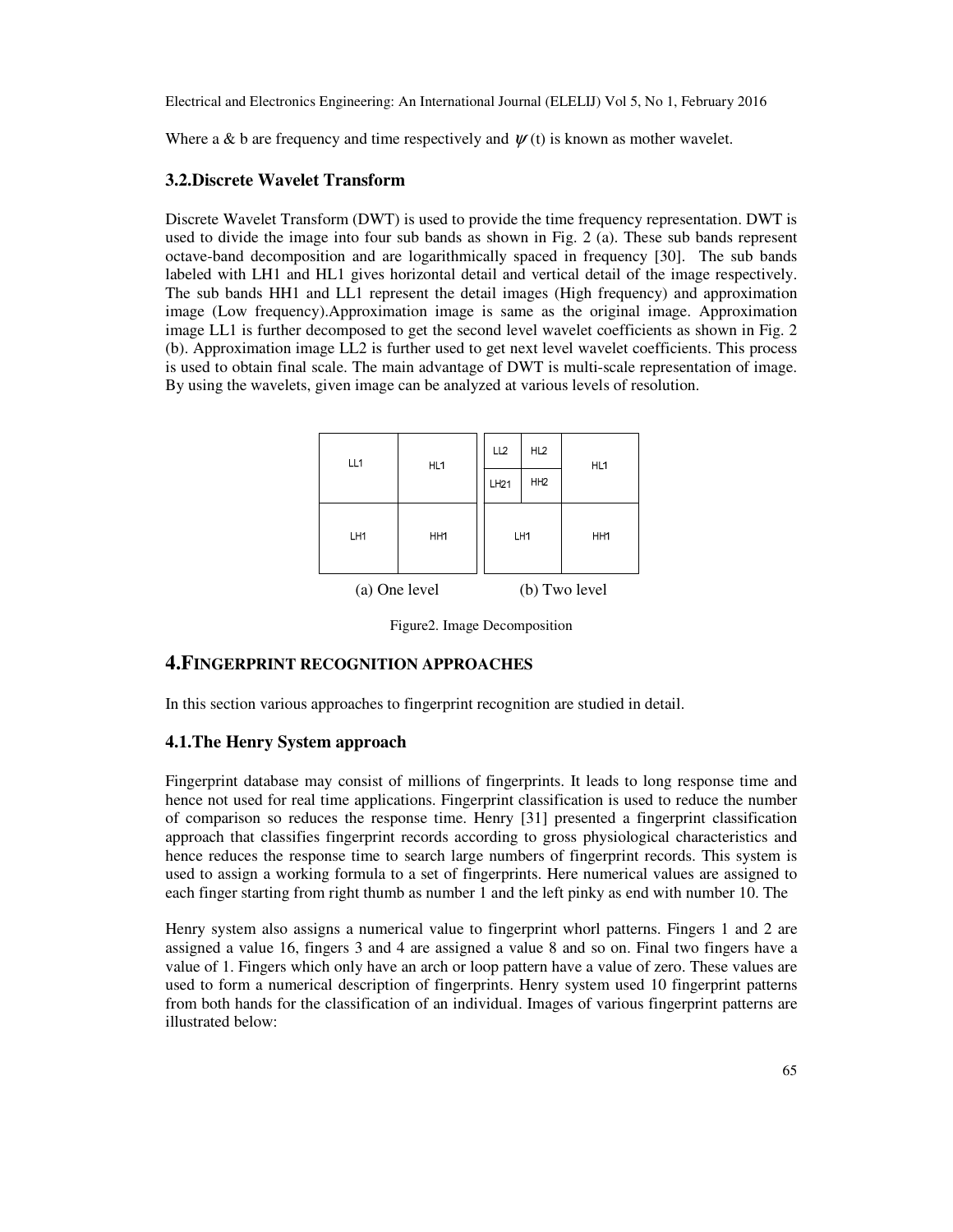

Figure3. Fingerprint Patterns in Henry System

The shortcoming of Henry classification systems are: (a) It uses non uniform classification proportion. (b) Some fingerprint images may be classified into different Henry classes.

### **4.2.Minutiae Based Approach**

A fingerprint is the pattern of ridges and valleys on the finger [32]. Each person has different patterns of ridges and valleys with the permanent uniqueness. Research on fingerprint recognition showed that fingerprints are not only distinguished by pattern of ridges and valleys but also distinguished by some abnormal points on the ridges and valleys which are known as Minutia. The most significant minutia points are termination and bifurcation which are shown Fig. 4. Immediate ending of a ridge is known as termination and the point from which two branches are derived is known as bifurcation.



Figure 4. Minutia (Termination and Bifurcation)

The minutiae set can be represented as a point pattern and this reduces the fingerprint verification problem to a minutiae point pattern matching problem. One of the popular methods for the fingerprint recognition is Minutia-based extraction. Landmarks such as termination, ridge bifurcations and ridge ends are extracted with a reliable minutiae extraction algorithm. The minutia extraction algorithm mainly consists of three components, orientation field estimation, ridge extraction, and minutiae extraction and post processing. Different steps for minutia extraction algorithm in illustrated in Fig. 5.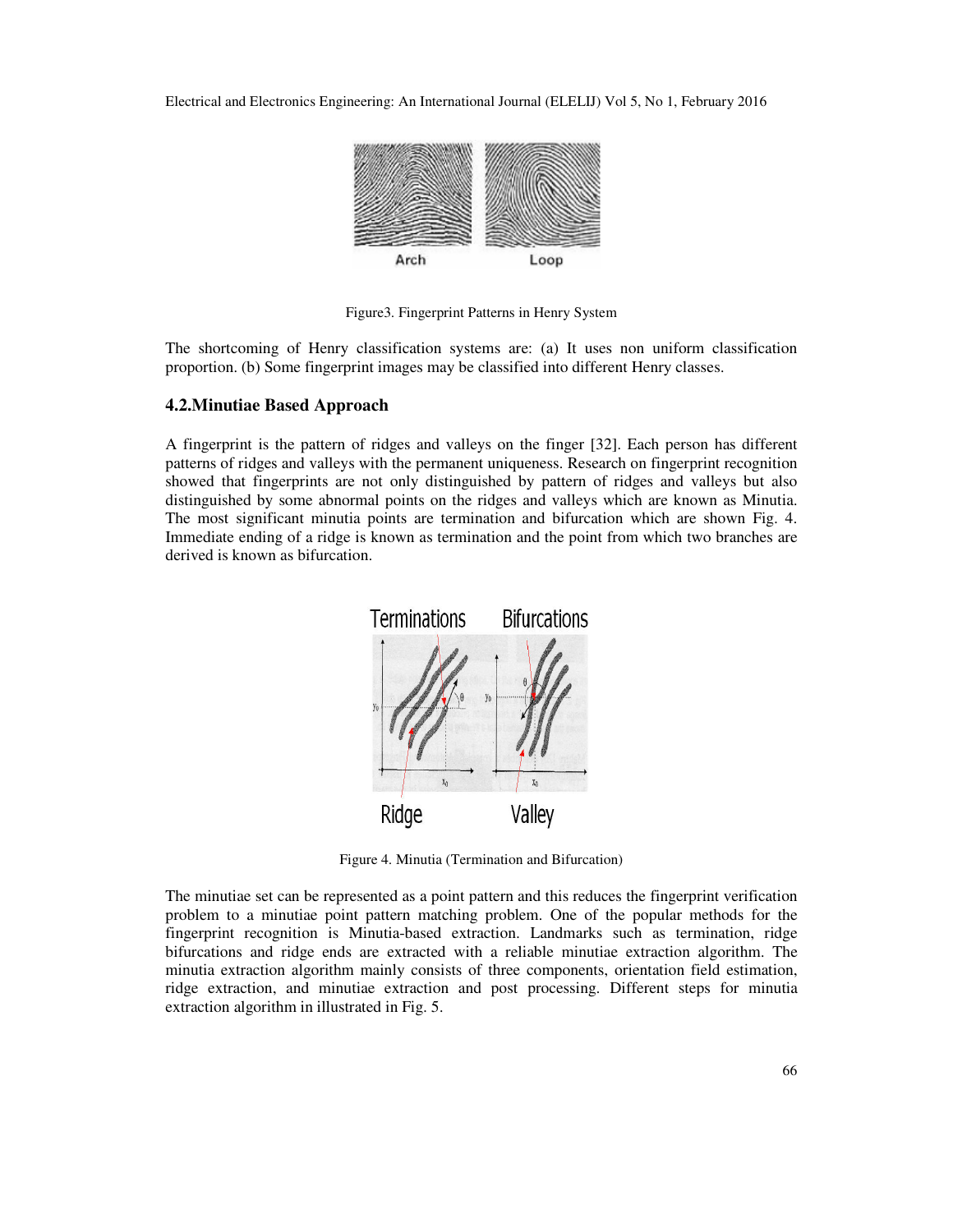



Figure 5. Flowchart of Minutiae Extraction Algorithm [33]

A fingerprint recognition system that uses minutiae extraction algorithm always achieves very high accuracy. The shortcomings of this approach are:

- (a) These systems require high quality fingerprint images.
- (b) These systems are slow for real time applications.
- (c) These systems have low recognition rates.

## **4.3.Image Based Methods**

Image-based approaches do not require the extensive pre-processing. It means the whole image as an input to extract the features. WAN AZIZUN WAN ADNAN et al., in 2004 proposed a simple technique for fingerprint recognition which matches the fingerprint images based on the features extracted in the wavelet transform domain. The Image based algorithm is shown in Fig. 6.

Digitized image of fingerprint is preprocessed to obtain the binary image. The two dimensional Discrete Wavelet Transform is applied on the binarized image and after that one dimensional DWT is applied. Finally, a wavelet-based 4 x 1 feature row vector is obtained. This feature vector has information about the slopes of image. Identification can be made by comparing this feature vector with other fingerprint features.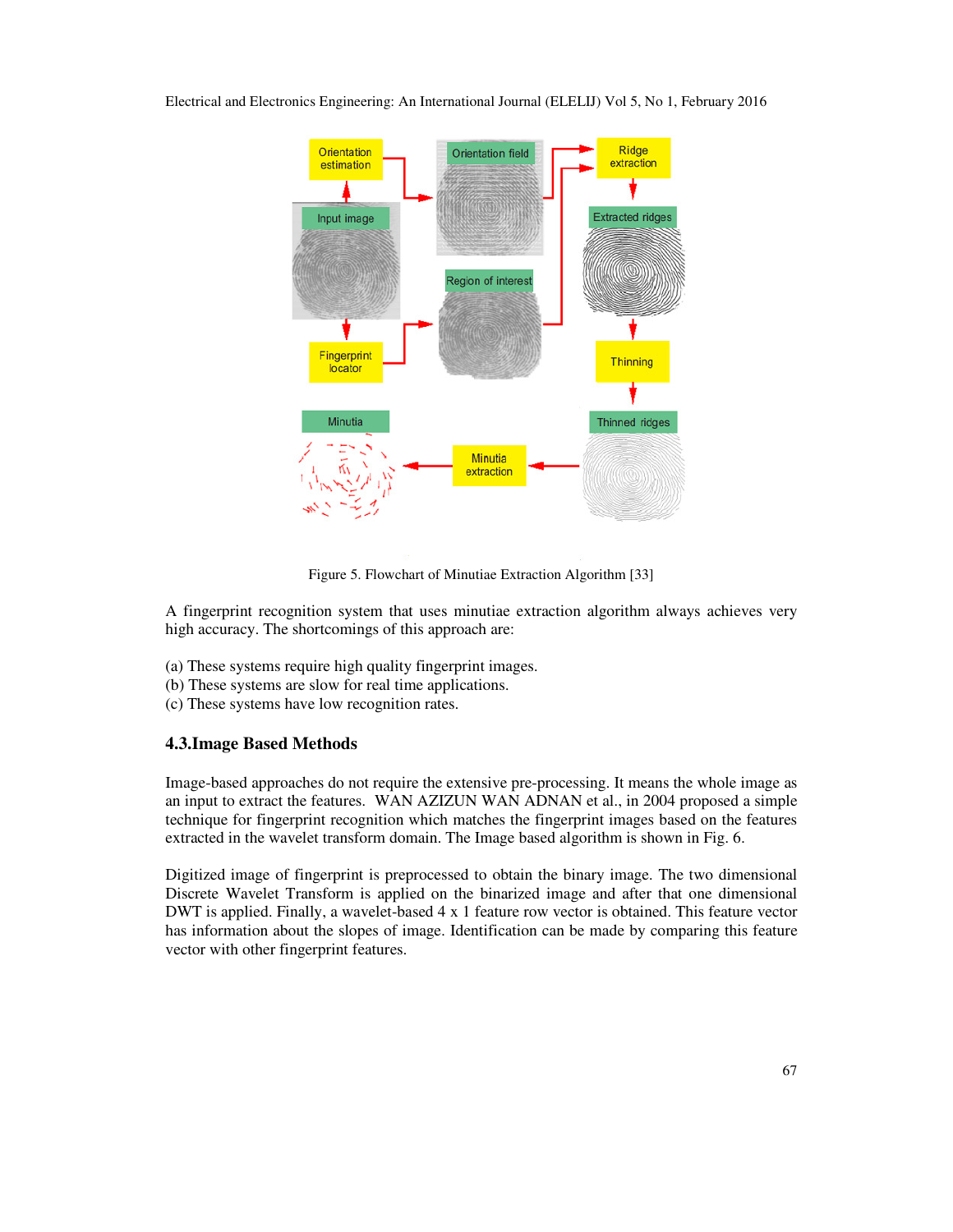

Figure 6. Block diagram of Fingerprint Recognition Algorithm using DWT

## **4.4.The Pattern Recognition Approach**

The pattern recognition system is divided into five subsystems. First step is the Data generation. It converts the 3-dimensional print of the image into a usable gray-scale image. The second subsystem is used to preprocess the gray scale image. Feature extraction follows the pre-

processing. A unique feature vector is generated within this subsystem for the data that was generated in the first step. Feature extraction is followed by classification. The classifier used in this subsystem was trained on the vectors generated during the feature extraction phase. Classification is used to find the identity of the fingerprint. The results of the classifier are evaluated in the post processing stage. The functional block diagram of pattern recognition approach is shown in Fig.7.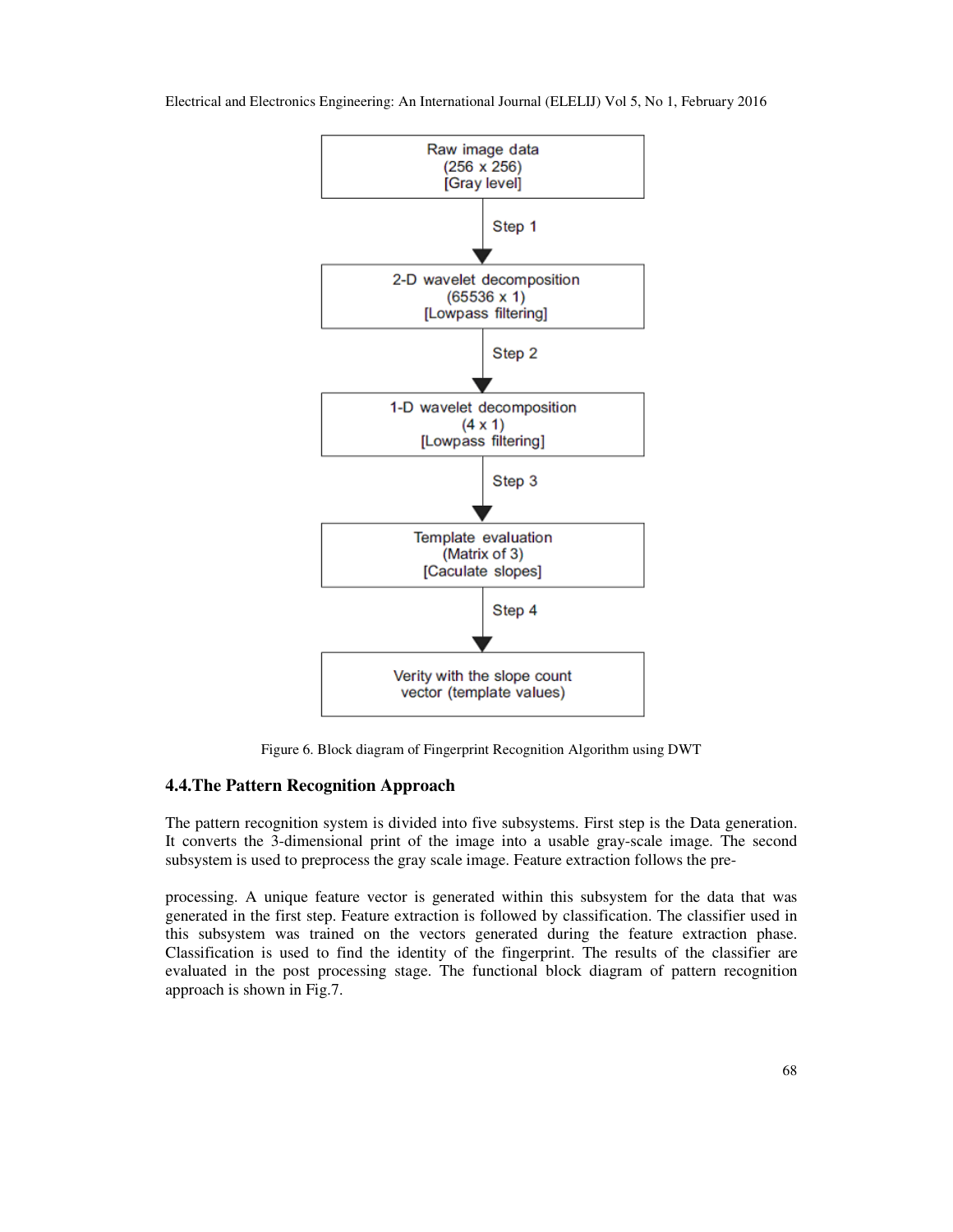

Figure7. Functional block diagram of pattern recognition approach [13]

Texture feature of the images are used in the pattern recognition approaches for classification. The disadvantage of this approach is that it analyzes the image at one single scale.

### **4.5.Wavelets and pattern recognition approach**

Image recognition using pattern matching techniques gives less information about the texture as images are analyzed at single scales. The use of wavelet in pattern recognition approach improves the classification accuracy as the images can be analyzed by multi scale representation of texture [34]. Wavelets direction resolving property can be used to extract information in three directions (horizontal, vertical and diagonal) from texture which increases the recognition rates. So by the use of multi-resolution property of the wavelets more information of the texture can be obtained.

For fingerprint recognition, the algorithm follows steps:

Step1: Raw image is pre-processed to obtain binarized data form.

Step2: 2D-DWT is performed on binarized image to produce 1D co-efficient plot (large scale, high frequency)

Step3: 1D-DWT performed in step1 for a discrete representation at different scale

Step4: stores particular fingerprint image in matrix form in database for later comparison Step5: tolerance within slope set the threshold of verification for matching input template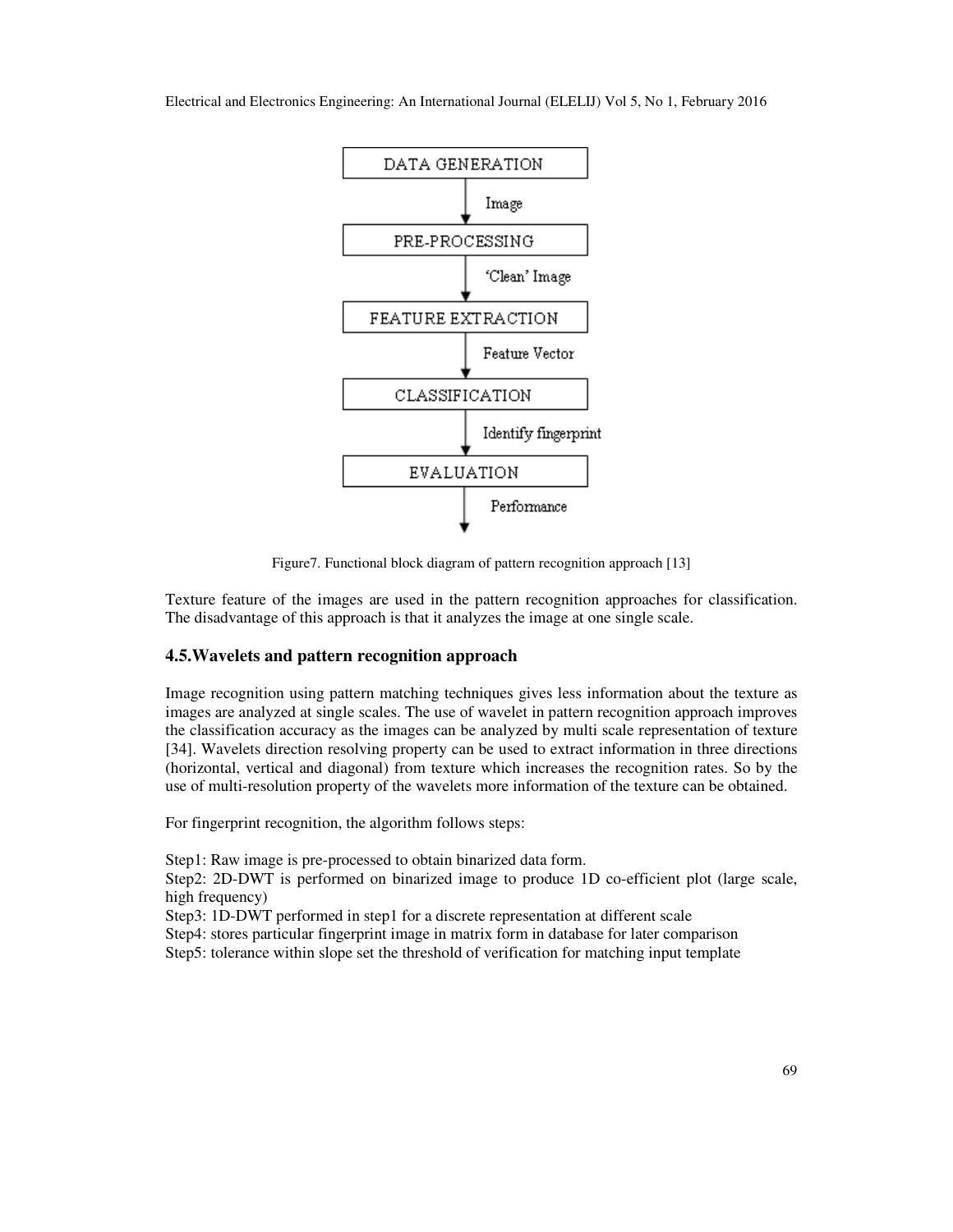

Figure8. Block diagram of fingerprint recognition algorithm

This algorithm is robust as DWT is rotation invariant transform.

# **5.CONCLUSION**

This paper presented the different fingerprint recognition approaches along with the algorithms. The advantages and shortcomings of each approach are studied in detail. The traditional fingerprint recognition system takes more time for recognition because of preprocessing and post processing steps of images and hence become impractical .The wavelet transformed based system reduces the cost and response time of fingerprint systems as they eliminates any preprocessing and post processing of images. So Wavelet Transform has a vital role to increase the recognition accuracy of any fingerprint recognition system. The performance of the fingerprint recognition system increases due to multi-scale representation of fingerprint image by the wavelets. Recognition rates can be increased by the use of directional resolving power of wavelet transform. This local texture information increases the recognition rate. The use of multiresolution, compactness and denoising property of wavelets makes it is useful in fingerprint recognition system.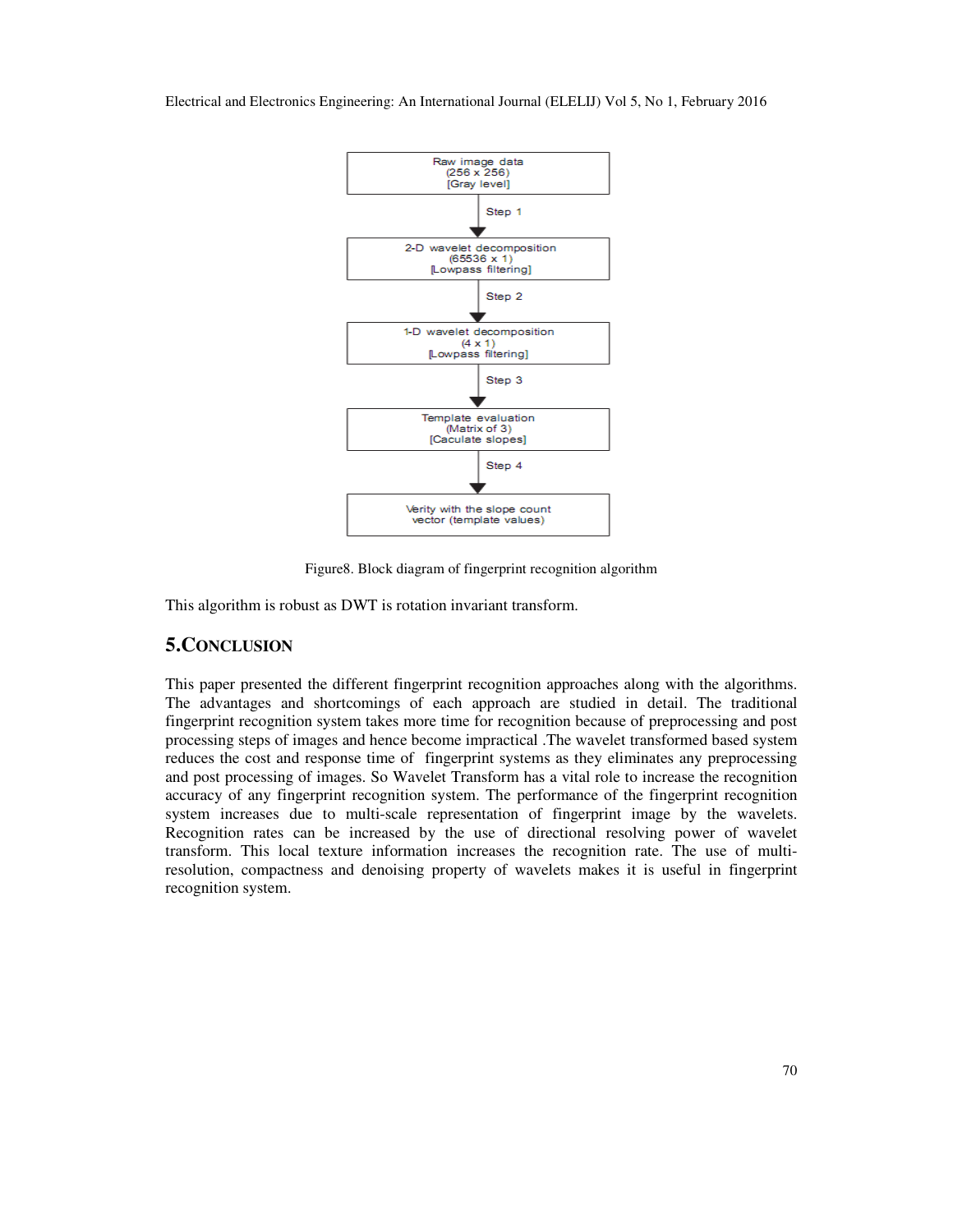## **REFERENCES**

- [1] A A.K. Jain, R. Bolle and S. Pankanti, Biometrics: Personal Identification in a Networked Society, Kluwer Academic Publishers, 1999.
- [2] D. Polemi, "Biometric Techniques: Review and Evaluation of Biometric Techniques for Identification and Authentication, Including an Appraisal of the Areas Where They are Most Applicable," Final Report, April 1997.
- [3] J.Berry and D.A.Stoney, " The history and development of finger printing in advances in fingerprint technology", CRC Press, Florida, 2nd Edition, pp. 1-40, 2001.
- [4] Emma Newham, "The Biometric report", SJB services, 1995.
- [5] Federal Bureau of Investigation, "The Science of Fingerprints: Classification and Uses", US Government Printing office, Washington D.C. 1984.
- [6] Maltoni, D. Maio, A.K. Jain, S. Prabhakar, "Handbook of Fingerprint Recognition", Springer, New York, 2003.
- [7] W. Yongxu, A. Xinyu, D. Yuanfeng and Y. Li, "A Fingerprint Recognition Algorithm Based on Principal Component Analysis," Proceedings of IEEE Region 10 Conference TENCON, pp.1-4,14- 17, 2006.
- [8] ASME B46.1, Surface texture (Surface roughness, waviness and lay),1995.
- [9] Yuanyan Tang "Status of Pattern Recognition with Wavelet Analysis" Front. Comput. Sci. China, pp. 268-294, 2008.
- [10] T.Merryman, K. Williams, G. Srinivasa, A. Chebira, and J. Kovacevic, "A multiresolution enhancement to generic classifiers of subcellular protein location images," Proc. in IEEE Int. Symp. Biomed. Imaging, Arlington, VA, pp. 570-573, 2006.
- [11] A. Chebira, T. Merryman, G. Srinivasa, Y. Barbotin, C. Jackson,R. F. Murphy, and J. Kovacevic, "A multiresolution approachto automated classification of subcellular protein location images", BMC Bioinformatics, 2007.
- [12] S.S.Gornale, V.Humbe, R.Manza and K.V. Kale, "Fingerprint Image De-noising using Multi-Resolution Analysis (MRA) through Stationary Wavelet Transform (SWT) method," International Journal of Knowledge Engineering, vol. 1, no. 1, pp. 5-14, 2010.
- [13] Zin Mar Win, Myint Myint Sein, "Fingerprint Recognition System for Low Quality Images", SICE Annual Conference Waseda University, Tokyo, Japan, pp. 1133-1137, 2011.
- [14] Amjad Ali, Xiaojun Jing, Nasir Saleem, "GLCM-Based Fingerprint Recognition Algorithm", IEEE Proceedings of IC-BNMT, pp 207-211,2011.
- [15] Rakesh Verma,Anuj Goel, " Wavelet Application in fingerprint Recognition," International Journal of Soft Computing and Engineering (IJSCE) , Volume-1, no. 4, pp. 129-134, 2011.
- [16] Zin Mar Win, Myint Myint Sein, "Texture Feature based Fingerprint Recognition for Low Quality Images",IEEE , pp 333-338, 2011.
- [17] Mesbah Uddin Khan,Muhammad Sheikh Sadi, "An Efficient Approach to Extract Singular points for Fingerprint Recognition", 7th International Conference on Electrical and Computer Engineering, Dhaka, Bangladesh, pp 13-16, 20-22 December 2012.
- [18] Yasir Ali Shah, Nasir Ahmad, Muhammad Naeem, "Identification of Critical Bands in DCT Domain Representation for Fingerprint Recognition", International Conference on Automation & Computing, Loughborough University, Leicestershire, UK, 2012.
- [19] Ting Tang,Fingerprint Recognition Using Wavelet Domain Features", 8th IEEE International Conference on Natural Computation, pp. 531-534, 2012.
- [20] Liang -Wei Chen, Chao- Rong Li, "Invariant moment features for fingerprint recognition", IEEE, pp 91-94, 2013.
- [21] Maddu Kamaraju, Penta Ani! Kumar," DSP based Embedded Fingerprint Recognition System", 13th International Conference on Hybrid Intelligent Systems, pp. 6-11, 2013.
- [22] Nushrat Humaira, Naila Bushra, Zannatul Firdous, Maruf Morshed Khan, Md.Monirul Islam, "Curvelet Feature Based Fingerprint Recognition Using Fourier Enhancement", IEEE, 2013.
- [23] Vaishali Pawar, Mukesh Zaveri, "Graph Based K-Nearest Neighbor Minutiae Clustering for Fingerprint Recognition", 10th IEEE International Conference on Natural Computation, pp 675-680 , 2014.